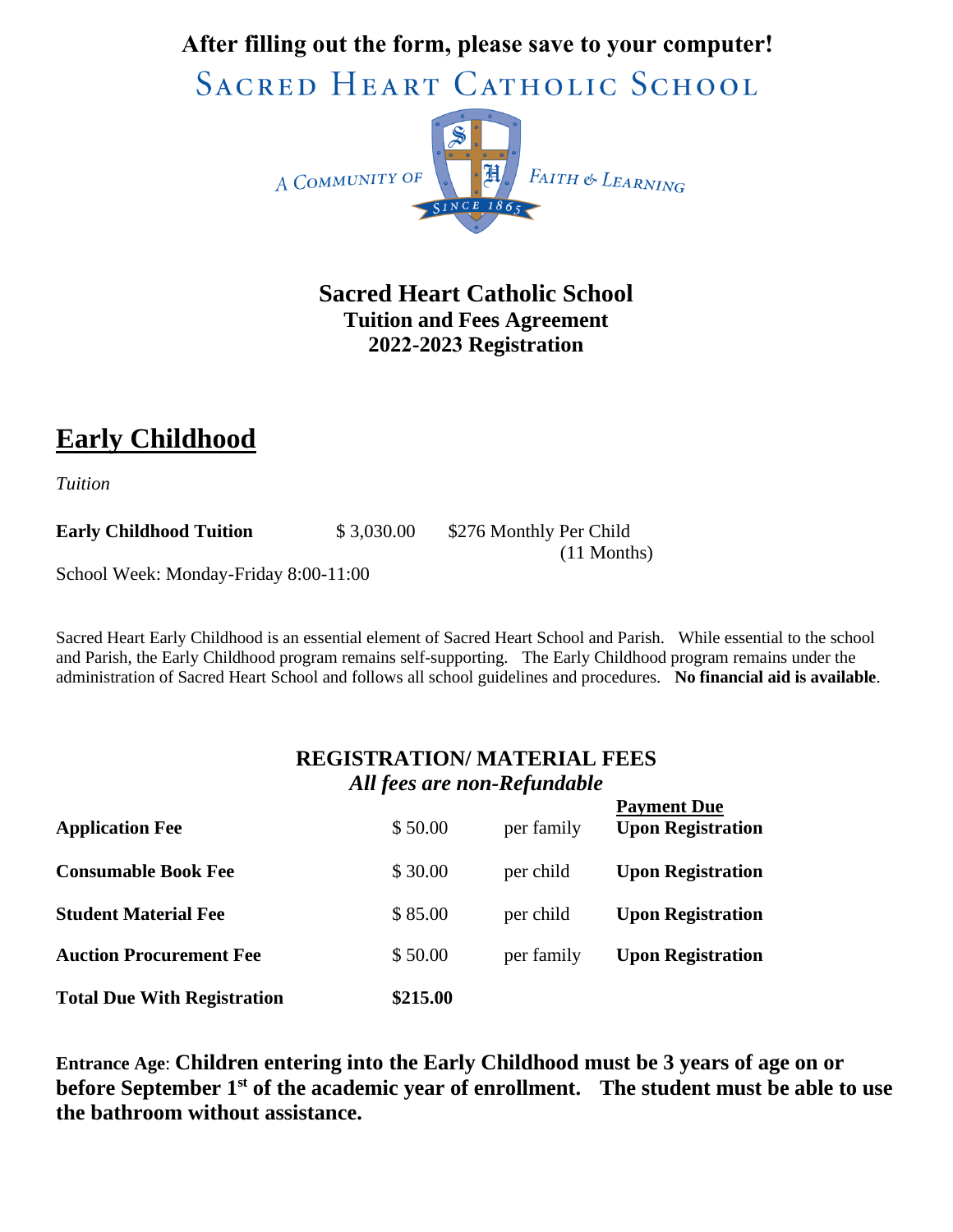### **ADMISSIONS**

Sacred Heart Catholic School admits students of any race, color, national or ethnic origin to all the rights, privileges, programs and activities generally accorded or made available to the students of this school. Sacred Heart Catholic School adheres to the policy of nondiscrimination of the Archdiocese of Portland.

Sacred Heart Catholic School is a Catholic school serving the parish of Sacred Heart and other families within the greater Medford area seeking a Catholic education for their children.

### **PLEASE COMPLETE ALL FORMS AND RETURN THEM WITH THE REGISTRATION FEE TO THE SCHOOL. PLEASE INCLUDE A COPY OF YOUR CHILD'S BIRTH CERTIFICATE AND CURRENT IMMUNIZATION RECORD.**

**Enrollment consideration prioritization will be:**

- **Current families**
- **Siblings of current families**
- **Pre-registered in order of date received**

### **Payment Options**

- **Pay in full. (Payment must be received by September 1st.)**
- **2 Semiannual payments. (September 1st and January 1st. Requires FACTS Form)**
- **Payment over 11 months. (August-June Requires FACTS Form.)**

**Acknowledgement of Acceptance:** New families understand that their student(s) are only accepted for enrollment after registration fee is paid and space is available in the grade desired.

#### **Family Name**

THIS AGREEMENT is made and entered into this \_\_\_\_\_\_ day of \_\_\_\_\_\_\_\_\_\_\_\_, 2022 by and between Sacred Heart Catholic School and the parent(s) / guardian(s) herein referred to as Parents.

We, parents, desire to enroll the following child / children into Sacred Heart Catholic School for the school year 2022-2023. We hereby accept full responsibility for payment of tuition and fees for these children.

We jointly and severally promise to pay to Sacred Heart Catholic School the amounts indicated at the scheduled due dates according to the payment plan selected by us and shown on the FACTS tuition agreement, which is an integral part of this enrollment agreement. **We understand that along with tuition we are also responsible for fulfilling all fundraising obligations. Any outstanding fundraising fees will be added on to our tuition balance.**

### Name of Parish or Church that your family attends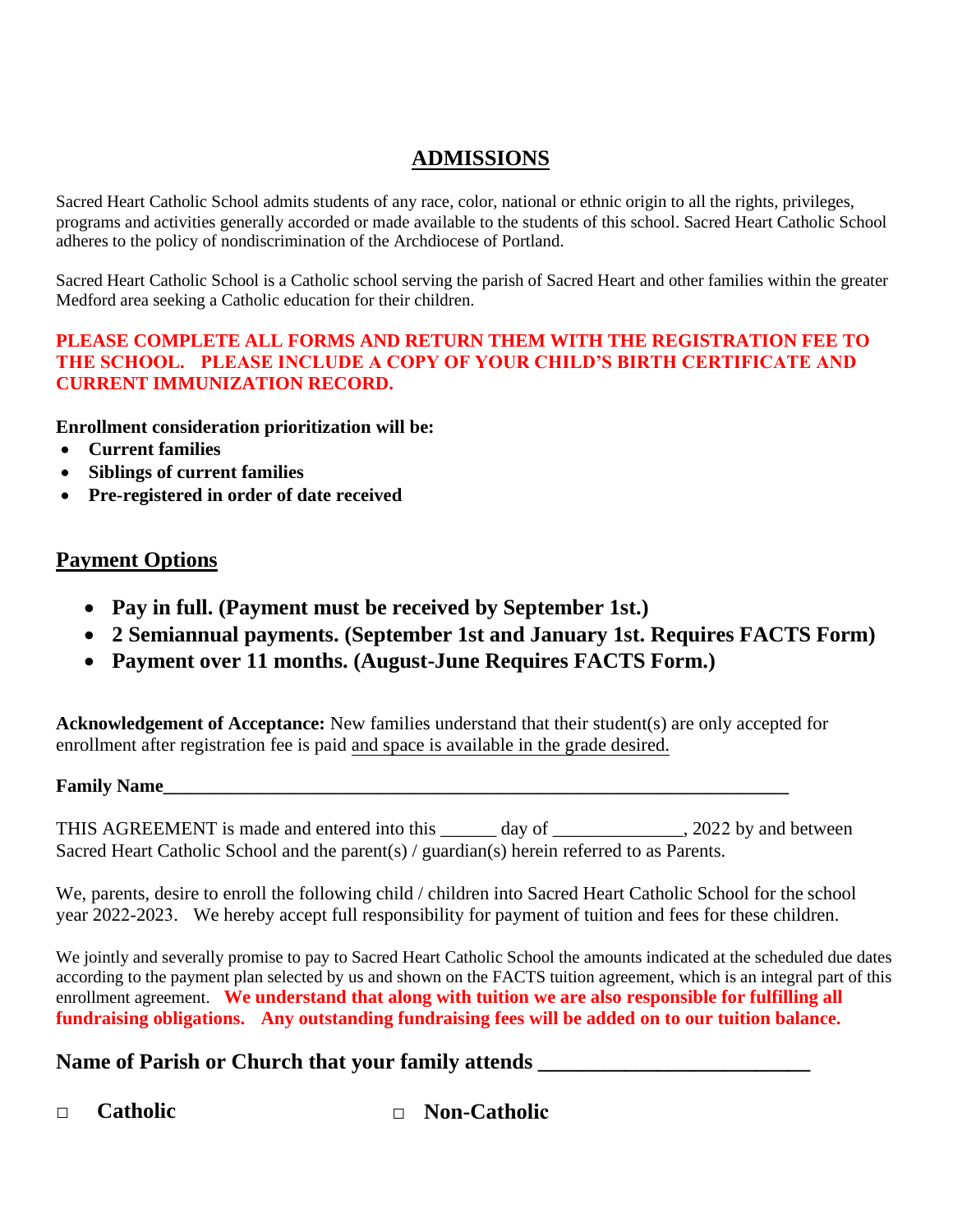#### **List Early Childhood students ONLY**

| Name of Child(ren) being<br>Enrolled<br>Middle<br>First<br>Last                                                                      | <b>Nick</b><br>Name | <b>Birth Date</b>                                                                          | Age<br>as of<br>09/22 | Race (*choose<br>from below) | $\boldsymbol{M}$<br>$\bm{F}$ |  |       |
|--------------------------------------------------------------------------------------------------------------------------------------|---------------------|--------------------------------------------------------------------------------------------|-----------------------|------------------------------|------------------------------|--|-------|
|                                                                                                                                      |                     |                                                                                            |                       |                              |                              |  |       |
|                                                                                                                                      |                     |                                                                                            |                       |                              |                              |  |       |
|                                                                                                                                      |                     |                                                                                            |                       |                              |                              |  |       |
| Race Status of each child (optional – for accreditation statistical purposes only)                                                   |                     |                                                                                            |                       |                              |                              |  |       |
| ∗<br>Hawaii/Pacific Islander                                                                                                         | Black               | Native American<br>(Please note Hispanic/Latino is now considered an Ethnicity not a race) |                       | White                        | Asian                        |  | Other |
| Was your child born in the United States or Puerto Rico? Yes<br>If no, when did your child first attend school in the United States? |                     |                                                                                            |                       |                              | No l                         |  |       |

**We understand and agree to comply with the provisions of this Tuition Agreement, along with items stated in the parent/student handbook which is available on the school's website at [www.shcs.org.](www.shcs.org)**

| <b>Printed Name</b> | Date |
|---------------------|------|
| <b>Printed Name</b> | Date |
|                     |      |

| <b>Office Use Only</b>        | <b>Date Received</b> |                     |  |
|-------------------------------|----------------------|---------------------|--|
| <b>Registration Fee</b>       |                      | <b>Tuition Paid</b> |  |
| <b>Tuition Collection Fee</b> |                      | <b>Check Number</b> |  |
| Book Fee                      |                      | <b>Check Amount</b> |  |
| Supply/Material Fee           |                      | Date Received       |  |
| <b>Auction Fee</b>            |                      | Initial             |  |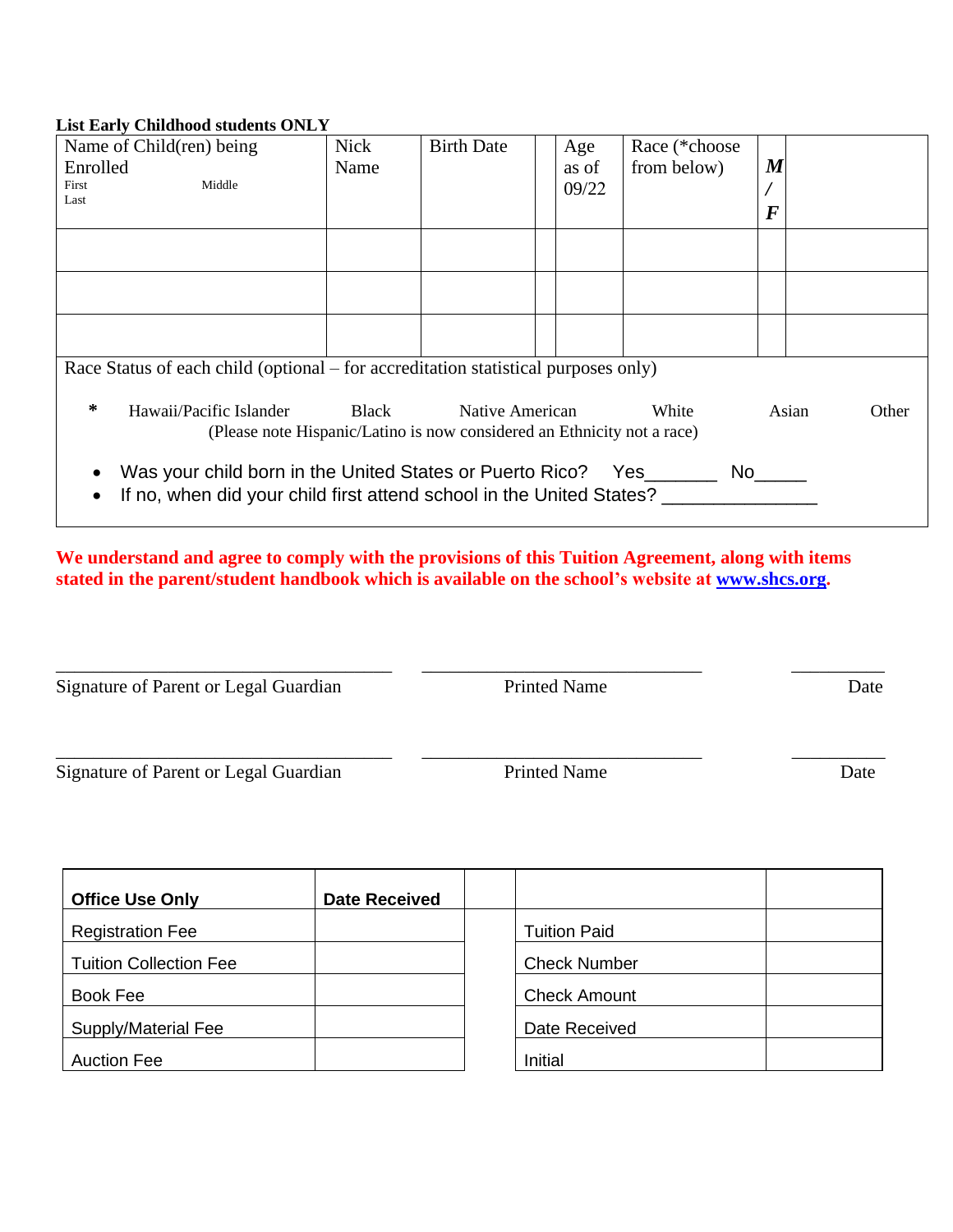**Sacred Heart School is funded by tuition, parish subsidy, donations, and fundraising activities. Since tuition covers only part of the total cost of education for your child, parents must involve themselves in activities to help the school, including fundraising activities. Tuition would be much higher without the various fundraising activities we have. Your participation in the following areas is required to keep tuition at an affordable level.** 

# **FUNDRAISING EXPECTATIONS**

# **General Fundraising Obligation - \$150.00**

Each family will be required to bring in \$150 net per family in one of the following areas: Jog-a-thon or Annual Fund Drive or elect to pay the difference to the school by June 1, 2023.

## **Gift Card Fundraiser Obligation - \$150.00** Annual **Net Profit** Per Family

Each family will be required to purchase enough gift cards to bring an annual net profit of the above stated amount per year, and/or pay the difference to the school by June 1, 2023.

# **Volunteering**

Each family volunteers 10 hours over the course of the school year. **Families are responsible for documenting their volunteer hours.** Each family will be billed **\$25/hr** for each volunteer hour not served. Some events that can fulfill your volunteer hours are; Jog-a-thon/Maze-a-thon, Fall Harvest Festival, SHCS Auction, Golf Tournament, and Classroom Volunteer. Please check with the school for additional opportunities.

**Auction Procurement –** Paid with registration fees.

\_\_\_\_\_\_\_\_\_\_\_\_\_\_\_\_\_\_\_\_\_\_\_\_\_\_\_\_\_\_\_\_ \_\_\_\_\_\_\_\_\_\_\_\_

**I have read the above fundraising obligations and agree to fulfill them or be charged accordingly. As of June 1st , 2023 any fundraising obligations not met will be billed and taken from my tuition payment account.**